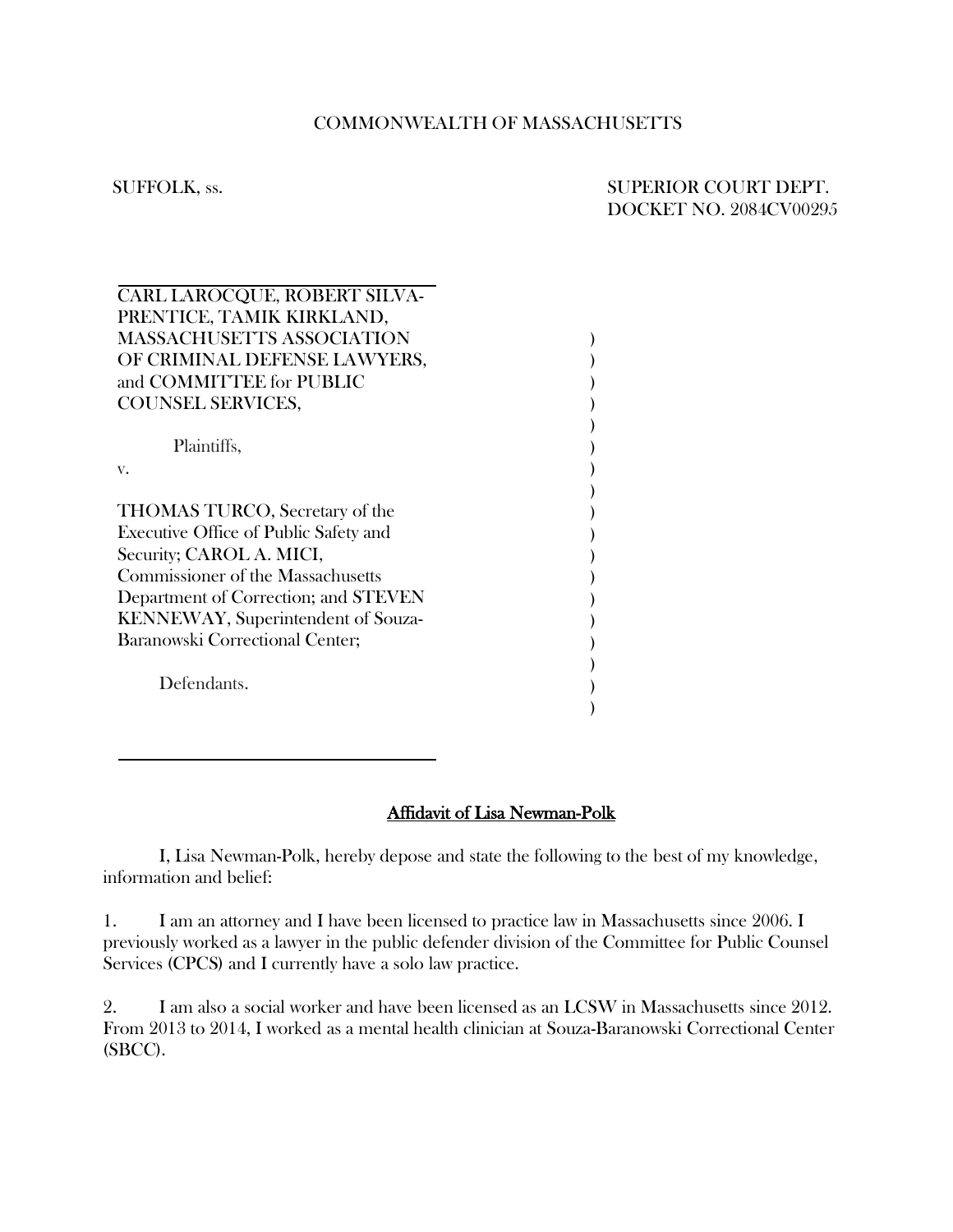3. In my current law practice, I represent 14 men serving life sentences who are seeking parole. The majority of my clients have resided at SBCC at some point during their incarceration and one presently resides in the Secure Treatment Program (STP).

4. All of my parole clients have been assigned to me by CPCS where the performance standards require that I visit my clients at least once a month. Regular communication through visits and phone calls is the core of my work with clients. Because of the lockdown, I was not able to see my client in the STP on or around January 17, 2020, which marked one month since my prior visit. Additionally, my client and I had a phone call scheduled for January 15, 2020, but he was not permitted to contact me because of the lockdown. When he was finally able to call me on January 27, 2020, he expressed distress that he had been unable to call me during the prior two-and-a-half weeks. I visited with my client the next day in a non-contact visit, which is required for all visits with individuals in the STP.

5. Notably, the STP is a segregation tier in unit M3 on the top level of the prison, two floors above where the assaults on staff occurred in general population on January 10, 2020. Despite the fact that the men in the unit had nothing to do with the staff assault and the law prohibits the Department of Correction (DOC) from subjecting individuals with serious mental illness to solitary confinement conditions, the prisoners in the STP were subjected to lockdown for most of the time between January 10 and January 26, 2020. My client reported that no prisoner in the unit had phone access to call lawyers or loved ones. They had no canteen, no email, and no access to sick slips. Meal portions were small and cold. The STP typically conducts 12 to 13 sessions of group therapy per week. My client reported that during the period of lockdown, there were only four therapy groups. My client also reported that he was not permitted to shower for six days from January 13 to January 18. None of the men have been permitted outside on the recreation deck per protocol. My client reports that since January 10, there have been at least eight incidents of self-injurious behavior by individuals in the unit, with at least one resulting in hospitalization.

6. I received a phone call from my client on the afternoon of Monday, February 3. He told me that he had just (that day) received a memo dated January 30, 2020 that explained housing changes. He read the policy out loud to me over the phone.

7. My client currently does not have his legal paperwork. This issue began when he arrived at SBCC, long before the recent lockdown. My client was moved to SBCC from MCI-Cedar Junction (Walpole) on November 15, 2019. At Walpole, he had his legal paperwork, personal mail, photographs, books, and a television. Since his arrival to SBCC, he has not received any of the above-mentioned property, including his legal paperwork. Despite the fact that 103 CMR 403.10 (Approved Inmate Property) has long permitted prisoners to have the above-mentioned items and the memo dated January 30, 2020 reinforces this authorization, these items have not been returned to him. As a result, there are legal issues regarding his case from 15 years ago that he is not able to provide me.

8. Because of my professional experience working at SBCC and my current work with multiple men who have resided there, I am familiar with the building and the distinctions between the North and South housing units. The Southside consists of units G, H, J, and K. The Northside consists of units L, M, N, and P. (See Exhibit A.)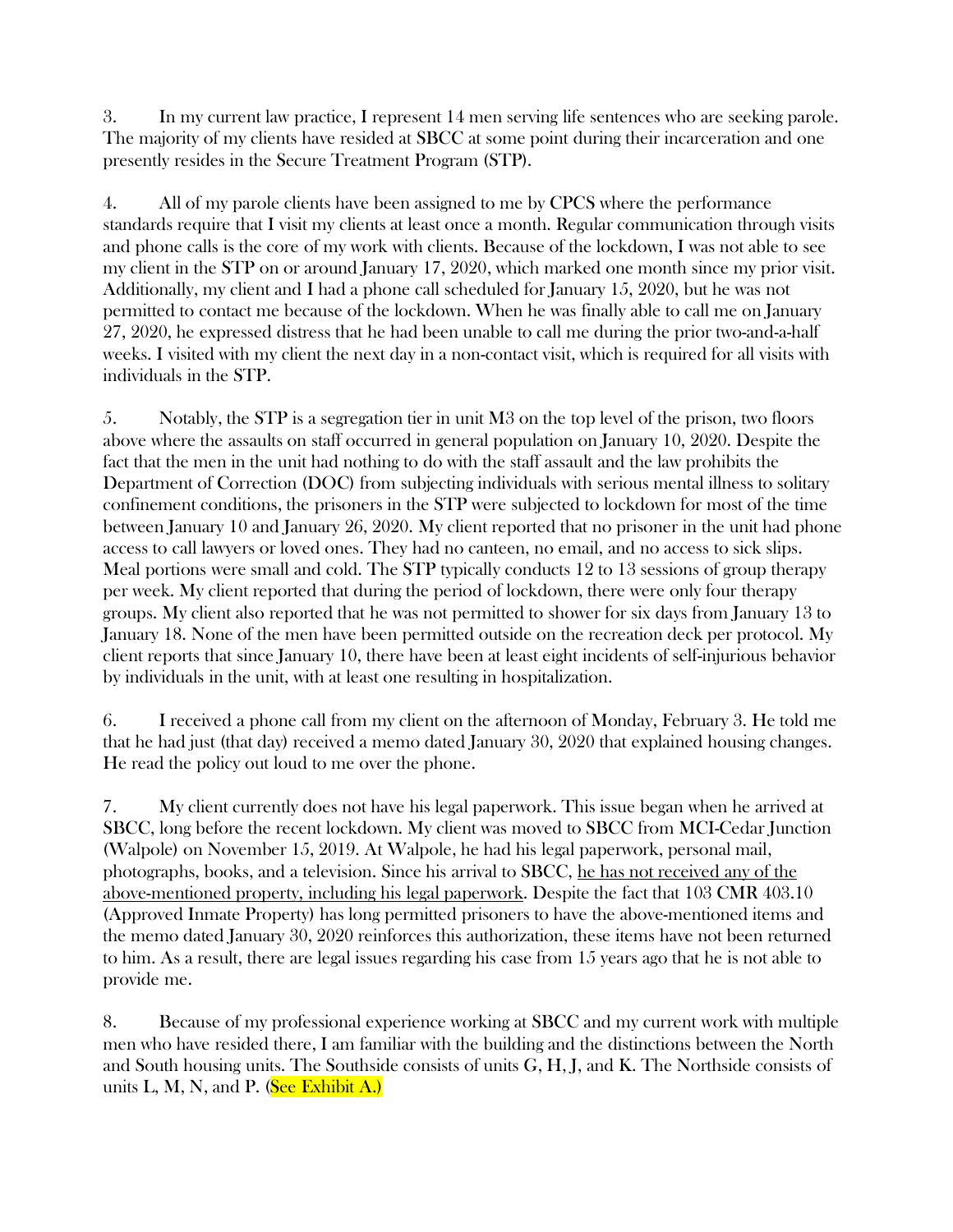9. Based on my experience working at SBCC and information from my clients, I am aware that prior to the January 2002 change in housing dynamics, prisoners were strictly separated between the North and South sides based on gang or neighborhood affiliations. Individuals from opposing sides were prohibited from interacting with each other because it was considered a safety risk. For this reason, all activities (with the rarest exception) were conducted separately between the two sides, including time spent in the chow hall, programming, religious services, gym, yard, and library. Additionally, visits with family were held on opposite days, and attorneys could only meet with clients in the contact visiting room on certain days if a prisoner from the opposing side had an attorney visit taking place. The separation of individuals on opposing sides was considered necessary for prisoner safety.

Signed under the pains and penalties of perjury this  $7<sup>th</sup>$  day of February 2020.

Lisa Newman-Polk, BBO#665570